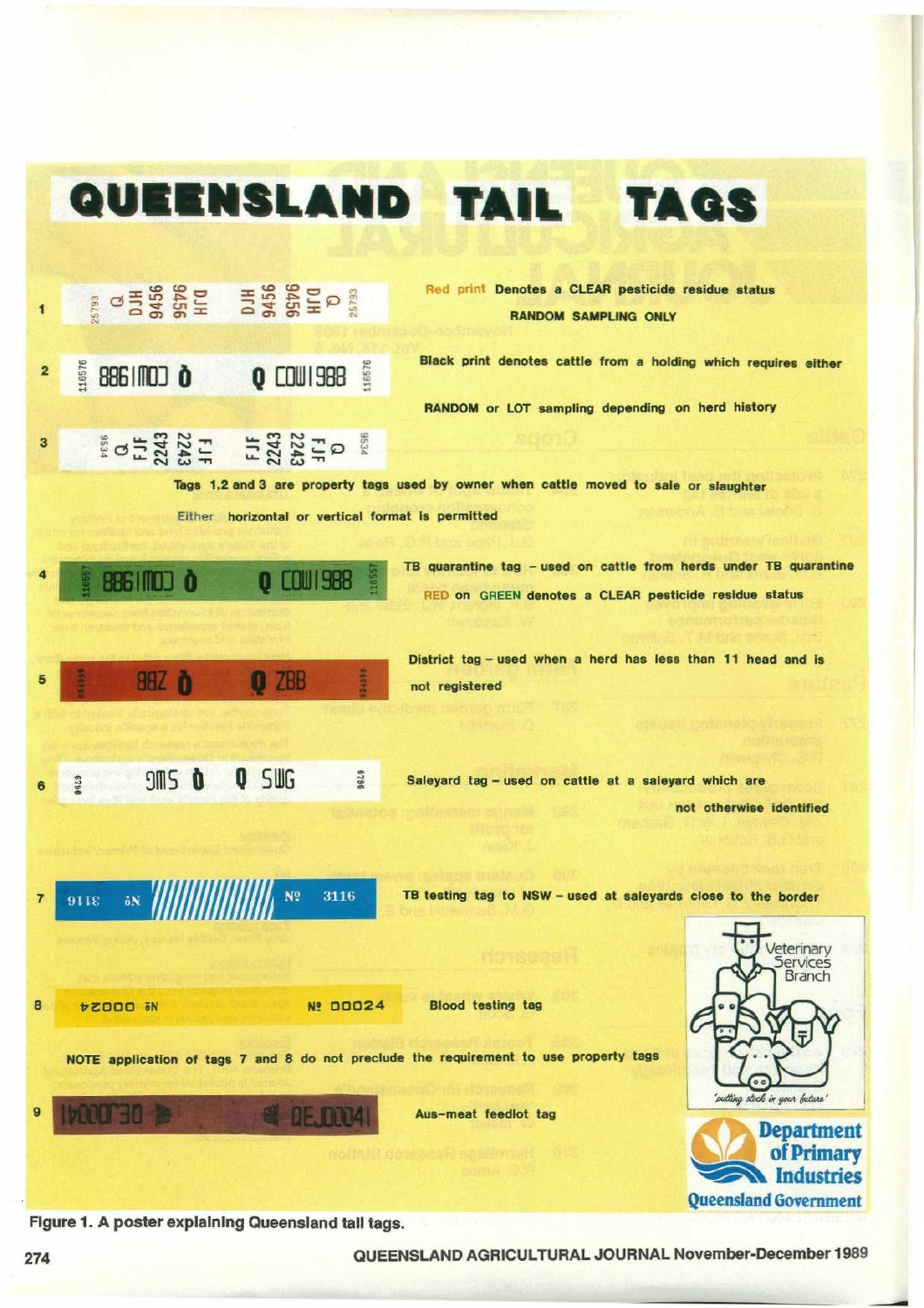## Protecting the beef industry : a tale of tell-tail tag

## D. Daniel, Veterinary Services and B. Anderson, Veterinary Public Health

A simple strip of self-adhesive plastic attached to the base of the tail of each head of cattle bound for market and slaughter has proved the best thing since barbed wire for the Australian beef industry.

The 'tail tag' has become to the cattle industry what the 'finger-print' is to forensic science. Each head of cattle, by carrying an identification number unique to its property of origin, can be traced through all stages of the transport, marketing and processing chain.

Several manufacturers are currently approved to print tail tags in Queensland. Although their format may vary, the message always remains the same.

The first number on the tag, after the Q for Queensland identification, is the computer check digit which ensures that properties cannot be confused. The second and third numbers represent the shire code and the following four numbers identify the individual property within that shire.

The idea arose in 1976 during the early days of the national brucellosis and tuberculosis campaign (BTEC), when a system was needed to rid Australia of these two costly diseases by tracing them to their property of origin. Valuable export meat and dairy markets were at

stake, as well as human health, since both diseases can be contracted by humans.

The task was impressive: to test and monitor over 10 m animals on 35,000 properties where 80% of cattle are found on extensive runs on vast streches of open range.

The system had to be quick, easy, inexpensive and flexible enough suit a fast-moving chain of operations in the meatworks. Information coming to light at slaughter would mean enormous savings in mustering and yarding costs on the property.

And so the tail tag was born, the preferred option over the stressful ear tag and awkward back tag.

Now, 15 years later and some 15 million tests down the track, Queensland is brucellosis free and on target for tuberculosis freedom by l January 1990. This feat is attributable in no small part to the humble tail tag.

During those years, the tag has been developed and adapted to a variety of tasks. For example, it can be used in routine disease surveys for many conditions. If an exotic disease outbreak was detected, identification of property of origin would be an immediate priority and the tail tag would be indispensible.



The flexibility of this is demonstrated by its colour coding. For instance, in the BTEC programme, clean stock can be separated from suspect stock by the colour of the tag: white for TB clean properties and green for TB quarantined properties.

This feature has proved its value in the enormous distances that stock are transported in Queensland, often over poor roads and in bad weather. Rollovers do occur, spilling green tagged cattle onto clean properties. But the distinctive tag colour permits easy identification and a quick roundup.

Another feature of the tail tag, and one exclusive to Queensland, is the inclusion of a serial number which allows the owner to record specific areas and individual animals on his meatworks drafts. Any condition recorded at slaughter can then be quickly correlated to a paddock or area.